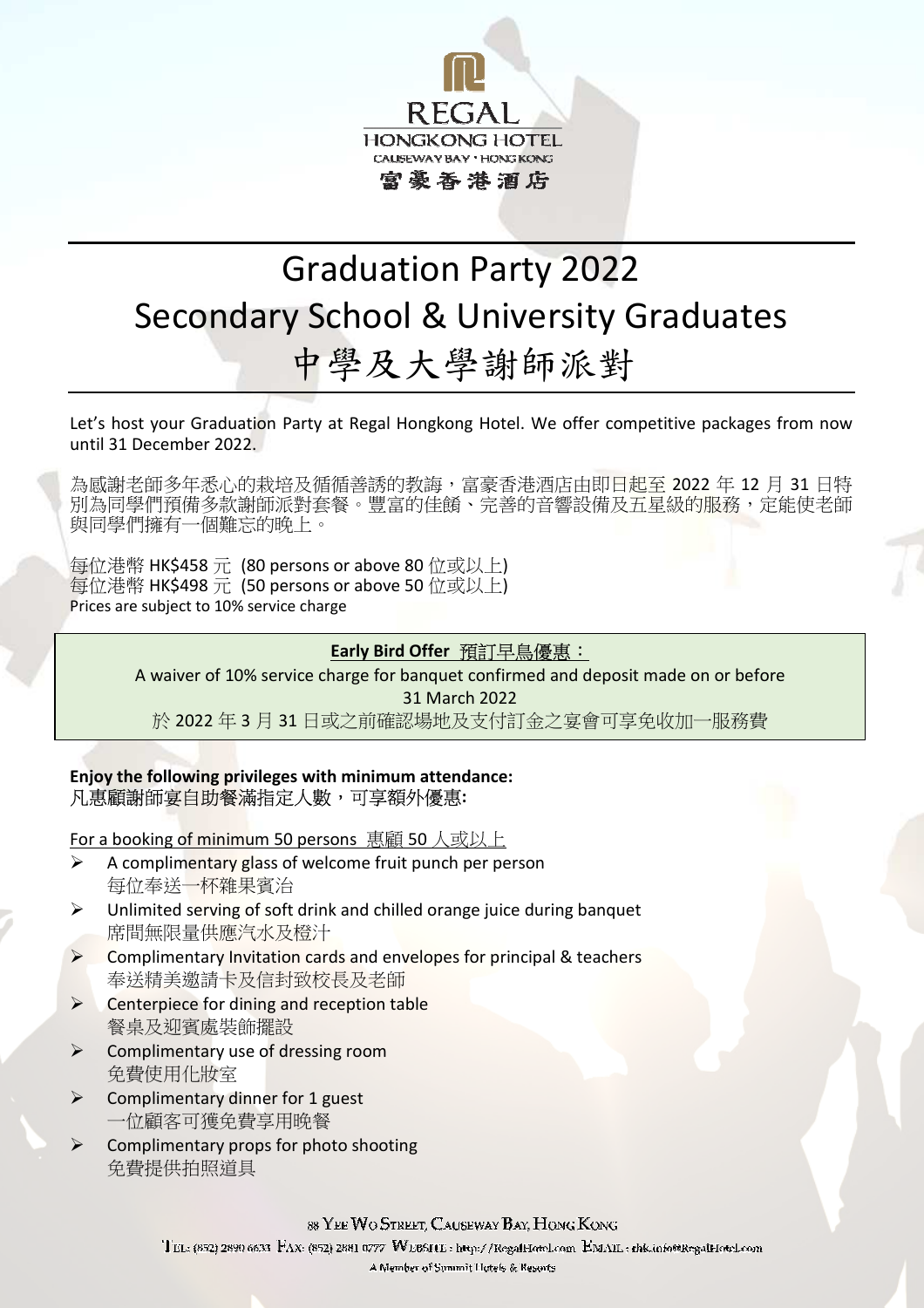### For a booking of minimum 120 persons 惠顧 120 人或以上

- $\triangleright$  The above offers 以上各項優惠
- $\triangleright$  Backdrop with School's English name 奉送學校英文名稱背景板
- $\geq$  3-pound graduation cake (with School's name) 奉送 3 磅精美蛋糕(附有學校名稱)
- $\triangleright$  Complimentary dinner for 1 guest 一位顧客可獲免費享用晚餐
- $\triangleright$  Cream puff tower 奉送忌廉泡芙塔

# **Upgrade Options** 升級選擇:

Supplement charge at HK\$2,800 to enjoy 1.5 hours photo booth service with props. 以優惠價港幣 2,800 元享有連續一個半小時的即影即有拍照服務及免費借用拍照道具。

- Lunch menu or Chinese menu can be provided upon request. 如需午宴或中式菜譜,請與宴會部聯絡
- $\triangleright$  This package is valid until 31 December 2022 有效期至 2022 年 12 月 31 日
- $\triangleright$  This special package cannot be used in conjunction with other privilege. 此優惠不可與其他推廣優惠及貴賓卡同時使用
- Regal Hongkong Hotel reserves the right to arbitrate the final package decision 以上所有資料,以酒店最後公佈為準

For enquiry and reservation, please contact Catering Sales Department at 2837 1618 or e-mail to celebrate@hongkong.regalhotel.com

查詢及預訂, 請致電宴會營業部 2837 1618 或電郵至 celebrate@hongkong.regalhotel.com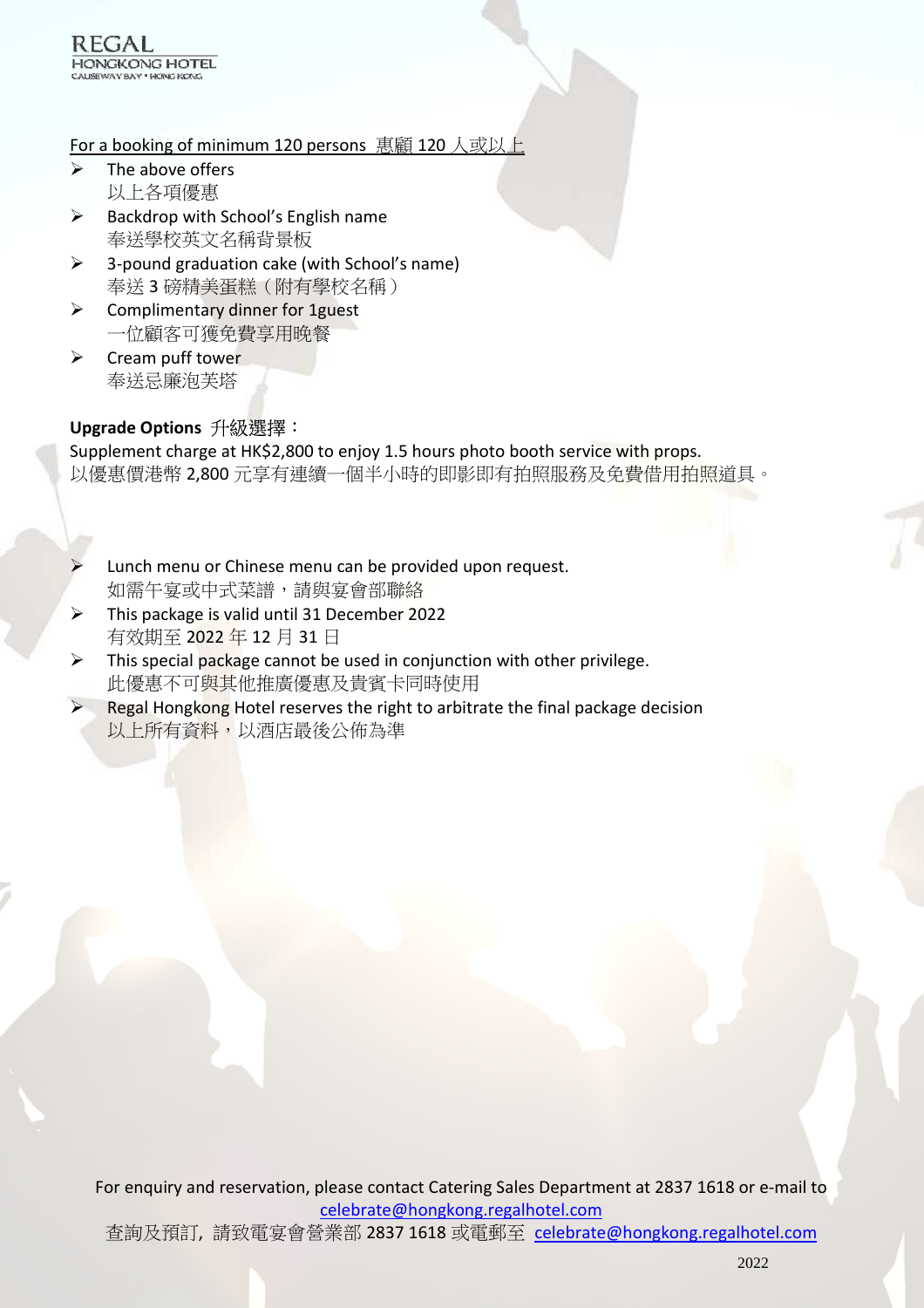# **DINNER BUFFET MENU** 自助晚餐菜譜

#### **APPETIZER** 前菜

Seafood Platter with Cocktail Sauce (Shrimp, Whelk and New Zealand Mussel) Norwegian Smoked Salmon with Lemon, Caper and Red Onion 挪威煙三文魚配檸檬、水瓜及洋蔥 Pepper Tuna Tataki with Matsuhisa Dressing <br>
■ 黒椒吞拿魚配日式芥末醬汁 Assorted Barbecued Platter わたります おおし おおし おおし ぼく うちのは ぼく うちのは ぼく うちのおおし はんしゃ はんしゃ はんしゃ ぼく しょうしょう しょうしゃ あいじょう しょくしゃ しょくしゃ しょうしゃ しょうしゃ しょうしゃ しょくしゃ あいしゃ あいしゃ しょうしゃ しょうしゃ しょうしゃ しょうしゃ しょうしゃ しょくしゃ しょうしゃ しょうしゃ しょうしゅう しょくしゅういく しょう

#### **SASHIMI**

Salmon, Tuna and Snapper

### ASSORTED SUSHI WITH PICKLED GINGER **National State of Table Times H**式什錦壽司

California Roll, Eel, Shrimp, Salmon, Sweet Egg and Sushi Gunkan 加州卷、鰻魚、熟蝦、三文魚、甜蛋

#### **SALAD** 沙律

Mozzarella Cheese with Tomato Salad with Basil Sauce 水牛芝士番茄沙律配香草汁 Green Apple Salad with Dried Fruit **http://web/accommunity.community.community.com** French Potato Salad with Chive https://www.french Potato Salad with Chive http://www.french.com/sensitivity/di **Caesar Salad インファイル しょうしょう しょうしょう しょうしょう しょうきょう しょうしょう しょうきょうきょう しょうきょうきょう しょうぶん しょうきょうきょう しょうきょう** Shrimp Melon Salad **Contract of the Contract of Australian Contract of Australian Contract Of Australian Contract Of Australian Contract Of Australian Contract Of Australian Contract Of Australian Contract Of Australian C** Thai Style Green Papaya Salad with Shallot, Lime and Dried Shrimp 泰式青木瓜沙律 Mesclun Salad 日間沙律 Salad Bar Red Kidney Bean, Sweet Kernel Corn and Pineapple with Choice of Dressing and Condiment Web Theorem and The 配各式沙律醬及配料

#### **SOUP**

Seafood Lobster Bisque with Crab Meat Homemade Bread and Baguette with Butter

#### **CARVING**

Roasted Gammon Bone Ham with Honey Sauce **Lack Constant Constant** 煙燻火腿配蜜糖汁

海鮮塔配咯嗲汁 (鮮蝦、海螺及紐西蘭青口)

剌身 三文魚、吞拿魚及鯛魚

及軍艦壽司

沙律吧 紅腰豆、粟米粒及菠蘿粒

湯 海鮮龍蝦湯 新鮮麵包及法包配牛油

烤肉車